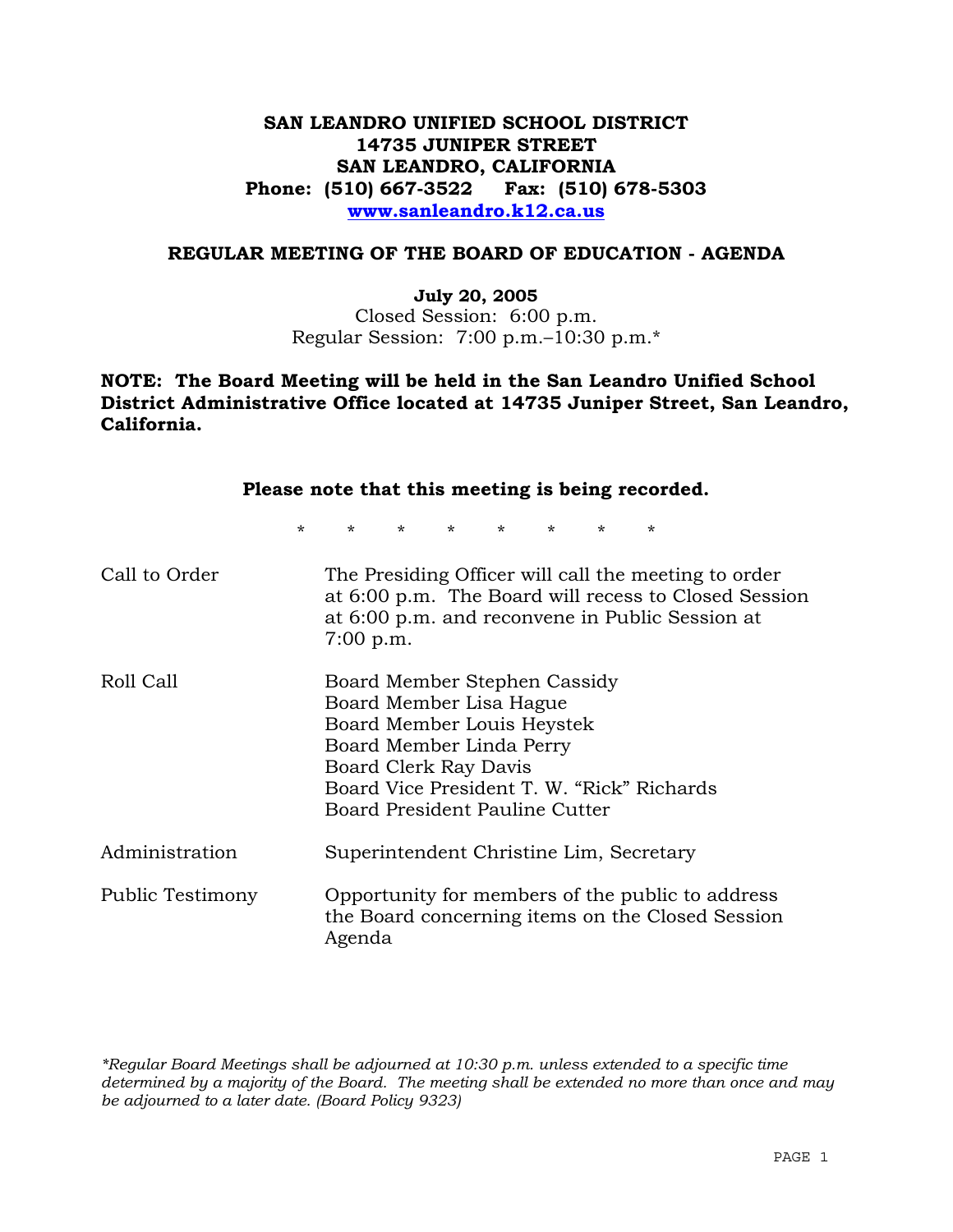Prior to the Public Session, the Board will meet in Closed Session pursuant to Government Code Sections 54957, 54957.6, and 54956.8.

a) Public Employee Performance Evaluation, Title: Superintendent's Evaluation

| Report Closed<br>Session Action | Motion __________ Second __________ Vote ________                                                                                                                                                                                                                                                                                                                                                                                                                                                                                                        |  |                                                     |  |  |
|---------------------------------|----------------------------------------------------------------------------------------------------------------------------------------------------------------------------------------------------------------------------------------------------------------------------------------------------------------------------------------------------------------------------------------------------------------------------------------------------------------------------------------------------------------------------------------------------------|--|-----------------------------------------------------|--|--|
| Pledge of Allegiance            |                                                                                                                                                                                                                                                                                                                                                                                                                                                                                                                                                          |  |                                                     |  |  |
| Approve Agenda                  | Motion ___________ Second ____________ Vote _________                                                                                                                                                                                                                                                                                                                                                                                                                                                                                                    |  | Approve the Regular Meeting Agenda of July 20, 2005 |  |  |
| Legal Statement                 | Members of the audience who wish to address the<br>Board are asked to complete the yellow card available at<br>the entrance and submit it to the Board's Administrative<br>Assistant. Speakers who have completed the card will be<br>called when the item is reached on the agenda or, for<br>non-agenda items, during the Public Testimony. Cards<br>are to be turned in before the item is reached on the<br>agenda. Please note that this meeting is being recorded.                                                                                 |  |                                                     |  |  |
|                                 | State law prohibits the Board of Education from taking<br>any action on or discussing items that are not on the<br>posted agenda except to A) briefly respond to statements<br>made or questions posed by the public in attendance; B)<br>ask questions for clarification; C) provide a reference to a<br>staff member or other resource for factual information in<br>response to the inquiry; or D) ask a staff member to<br>report back on the matter at the next meeting and/or put<br>it on a future agenda. (Government Code Section<br>54954.2(a) |  |                                                     |  |  |

## **PRESENTATIONS**

\* Assistant Superintendent for Human Resources, Mike Martinez, and Assistant Director for Accountability and Human Resources, Laura Leventer, will provide the Board with a presentation concerning the No Child Left Behind Act and its effect upon the 6th grade program at the middle school.

## **PUBLIC TESTIMONY ON NON-AGENDA ITEMS**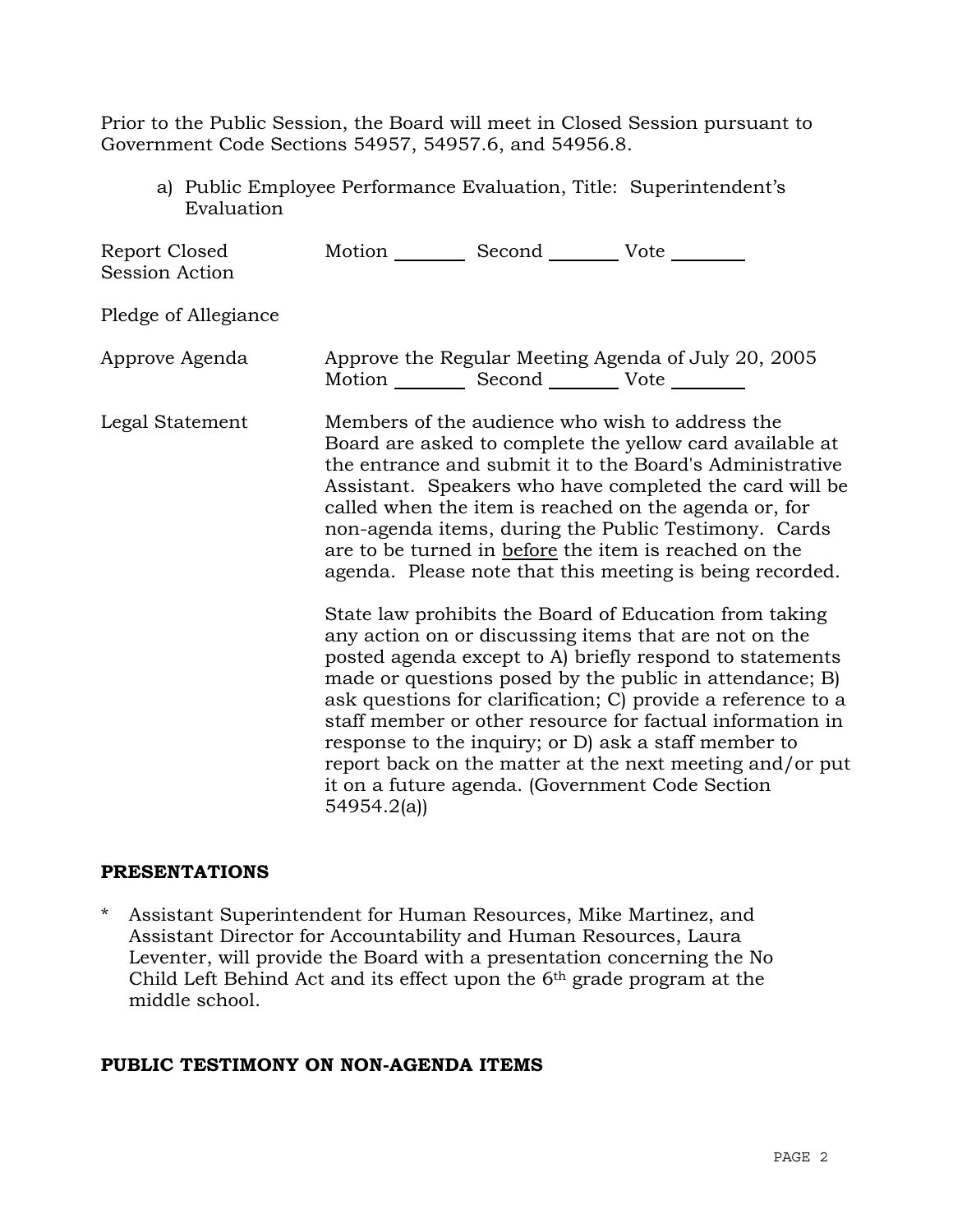**REPORTS** Correspondence Superintendent's Report Board Committee Reports

- Communication
- City/District Liaison
- Facilities/Technology

Board Representatives' Reports

## **CONSENT ITEMS**

These items are considered routine and may be enacted by a single motion. At the request of any member of the Board, any item on the consent agenda shall be removed and given individual consideration for action as a regular agenda item.

# General Services

| $1.1 - C$                                              | Staff Recommendation:                                                                                                                                                          |
|--------------------------------------------------------|--------------------------------------------------------------------------------------------------------------------------------------------------------------------------------|
| Approval of Board                                      | Approve the minutes of the regular board meeting                                                                                                                               |
| Minutes – June 7,                                      | held on June 7, 2005.                                                                                                                                                          |
| 2005                                                   | Motion Second Vote                                                                                                                                                             |
| $1.2-C$                                                | Staff Recommendation:                                                                                                                                                          |
| Approval of Board                                      | Approve the minutes of the regular board meeting                                                                                                                               |
| Minutes $-$ June 21,                                   | held on June 21, 2005.                                                                                                                                                         |
| 2005                                                   | Motion Second Vote _______                                                                                                                                                     |
| $1.3-C$                                                | Staff Recommendation:                                                                                                                                                          |
| Approval of Board                                      | Approve the minutes of the special board meeting                                                                                                                               |
| Minutes $-$ June 30,                                   | held on June 30, 2005.                                                                                                                                                         |
| 2005                                                   | Motion _________ Second __________ Vote _______                                                                                                                                |
| Human Resources                                        |                                                                                                                                                                                |
| $2.1-C$                                                | Staff Recommendation:                                                                                                                                                          |
| Acceptance of                                          | Accept Personnel Report as submitted.                                                                                                                                          |
| Personnel Report                                       | Motion Second Vote                                                                                                                                                             |
| $2.2 - C$<br>Renewal of Student<br>Teaching Agreements | Staff Recommendation:<br>Approve the renewal of the Student Teaching<br>Agreements between the District and Chapman<br>University and Patten University.<br>Motion Second Vote |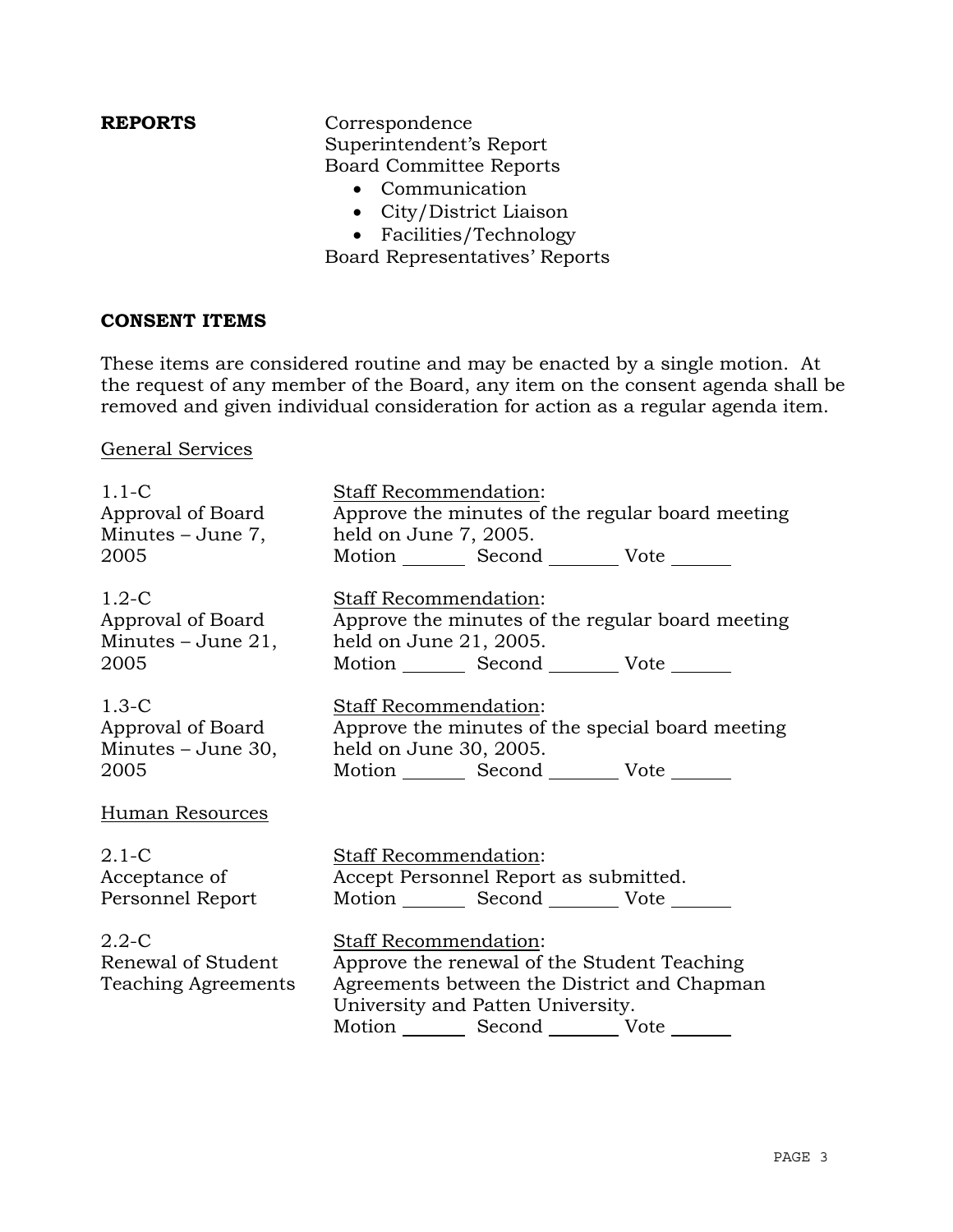| $2.3-C$<br>Resolution #05-36,<br>Authorizing<br>Certificated Staff to<br>Teach with a Variable<br>Term Waiver | Staff Recommendation:<br>Adopt Resolution #05-36 authorizing certificated<br>staff to teach with a variable term waiver.<br>Motion _________ Second ___________ Vote _______                                                    |
|---------------------------------------------------------------------------------------------------------------|---------------------------------------------------------------------------------------------------------------------------------------------------------------------------------------------------------------------------------|
| <b>Educational Services</b>                                                                                   |                                                                                                                                                                                                                                 |
| $3.1 - C$<br><b>Edusoft Data</b><br>Management Contract                                                       | <b>Staff Recommendation:</b><br>Approve the Edusoft Data Management Contract<br>for Fall 2005 implementation.<br>Motion _________ Second ___________ Vote _______                                                               |
| $3.2-C$<br>Non-Public School<br>Contracts                                                                     | Staff Recommendation:<br>Approve the Non-Public School Contracts for<br>Special Education Students.<br>Motion Second Vote                                                                                                       |
| $3.3-C$<br>English Language<br><b>Acquisition Program</b>                                                     | Staff Recommendation:<br>Approve the English Language Acquisition<br>Program grant for 2005-06.<br>Motion _________ Second __________ Vote _______                                                                              |
| Business, Operations and Facilities                                                                           |                                                                                                                                                                                                                                 |
| $4.1-C$<br>Ratification of Payroll                                                                            | Staff Recommendation:<br>Ratify June 2005 payroll in the amount of<br>\$5,554,801.72.<br>Motion _________ Second __________ Vote _______                                                                                        |
| $4.2-C$<br>Approval of Bill<br>Warrants                                                                       | <b>Staff Recommendation:</b><br>Approve Bill Warrants #88172752-88185869 in<br>the amount of \$7,521,633.85.<br>Motion _________ Second __________ Vote _______                                                                 |
| $4.3-C$<br>Resolution #05-35 to<br>Declare Certain<br><b>Equipment Surplus</b><br>and/or Obsolete.            | <b>Staff Recommendation:</b><br>Adopt Resolution #05-35 to declare certain<br>equipment surplus and/or obsolete due to the age<br>and condition of the designated equipment.<br>Motion _________ Second __________ Vote _______ |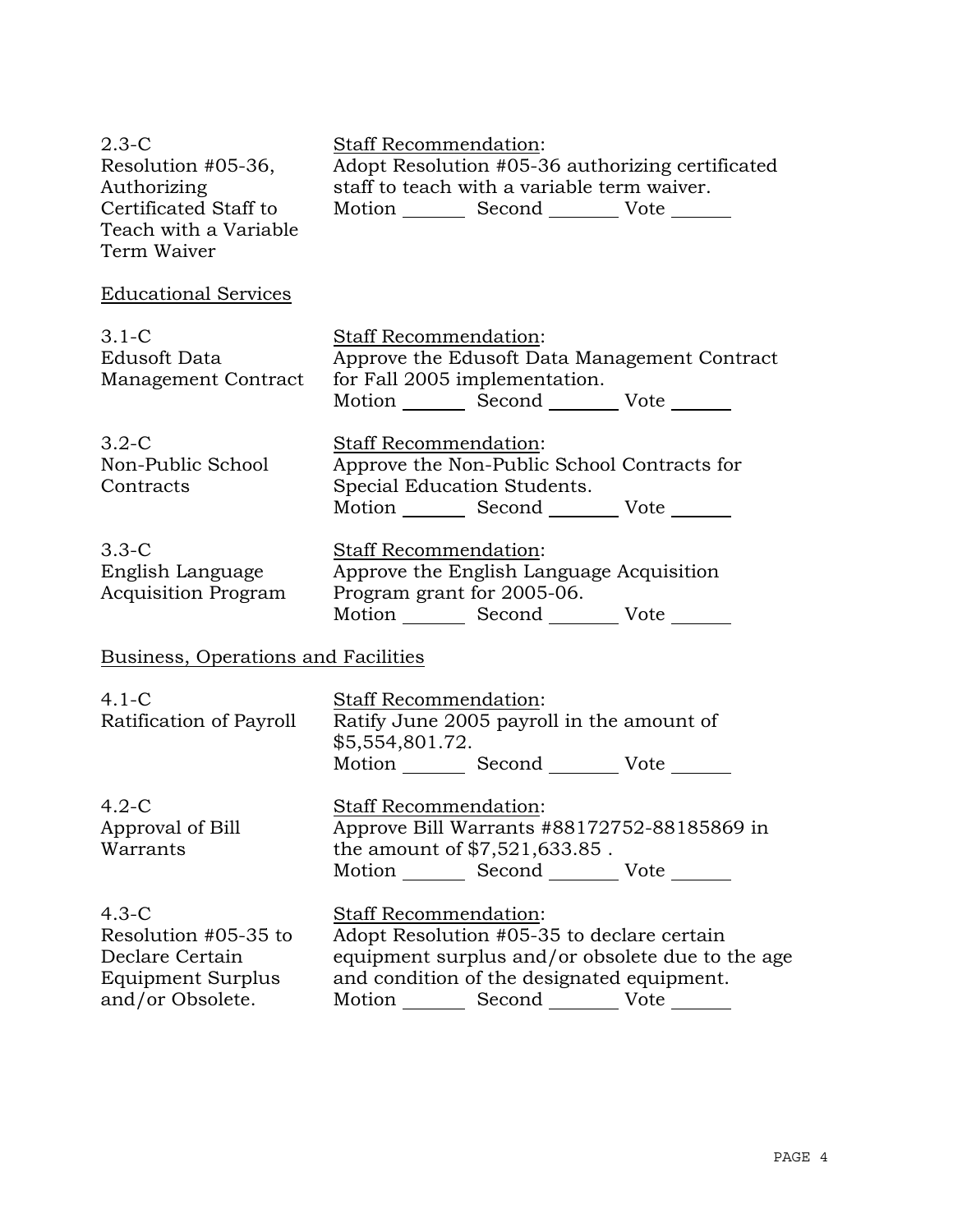| $4.4-C$<br>Bid Award for<br>Renovation and<br>Replacement of<br>Interior Finishes at<br><b>Bancroft Middle</b><br>School                                       | Staff Recommendation:<br>Approve the lowest responsive and responsible<br>bid for Bid Package No. 05-09, Renovation and<br>Replacement of Interior Finishes at Bancroft<br>Middle School as determined by the public bid<br>opening on July 20, 200 at 1 p.m.<br>Motion _________ Second _________ Vote _______                                                    | Back-up<br>will be<br>distributed<br>at meeting |
|----------------------------------------------------------------------------------------------------------------------------------------------------------------|--------------------------------------------------------------------------------------------------------------------------------------------------------------------------------------------------------------------------------------------------------------------------------------------------------------------------------------------------------------------|-------------------------------------------------|
| $4.5-C$<br>Bid Award for<br>Renovation and<br>Replacement of<br>Interior Finishes and<br>Interior and Exterior<br>Light Fixtures at John<br>Muir Middle School | Staff Recommendation:<br>Approve the lowest responsive and responsible<br>bidder for Bid Package No. 05-08, Renovation<br>and Replacement of Interior Finishes and<br>Interior and Exterior Light Fixtures at John<br>Muir Middle School as determined by the public<br>bid opening on July 20, 2005 at 10 a.m.<br>Motion _________ Second __________ Vote _______ | Back-up<br>will be<br>distributed<br>at meeting |
| $4.6-C$<br>Bid Award for<br>Remodel and<br>Renovation of Library<br>Media Center at<br>Roosevelt Elementary<br>School                                          | <b>Staff Recommendation:</b><br>Approve the lowest responsive and responsible<br>bid for Bid Package No. 05-06, Remodel and<br>Renovation of Library Media Center at Roosevelt<br>Elementary School as determined by the public<br>bid opening on July 20, 2005 at 10 a.m.<br>Motion _________ Second __________ Vote _______                                      | Back-up<br>will be<br>distributed<br>at meeting |
| $4.7-C$<br>Bid Award for Site<br>Improvements at<br>James Madison<br>Elementary School                                                                         | Staff Recommendation:<br>Approve the lowest responsive and responsible<br>bid for Bid Package No. 05-03, Site<br>Improvements at James Madison Elementary<br>School as determined by the public bid opening<br>on July 20, 2005 at 10 a.m.<br>Motion Second Vote                                                                                                   | Back-up<br>will be<br>distributed<br>at meeting |
| $4.8 - C$<br>Bid Award for<br>Manufacture and<br>Installation of<br>Casework at Jefferson<br><b>Elementary School</b>                                          | <b>Staff Recommendation:</b><br>Approve the lowest responsive and responsible<br>bid for Bid Package No. 05-13, Manufacture<br>and Installation of Casework at Jefferson<br>Elementary School as determined by the public<br>bid opening on July 20, 2005 at 10 a.m.                                                                                               | Back-up<br>will be<br>distributed<br>at meeting |

bid opening on July 20, 2005 at 10 a.m. Motion Second Vote

PAGE 5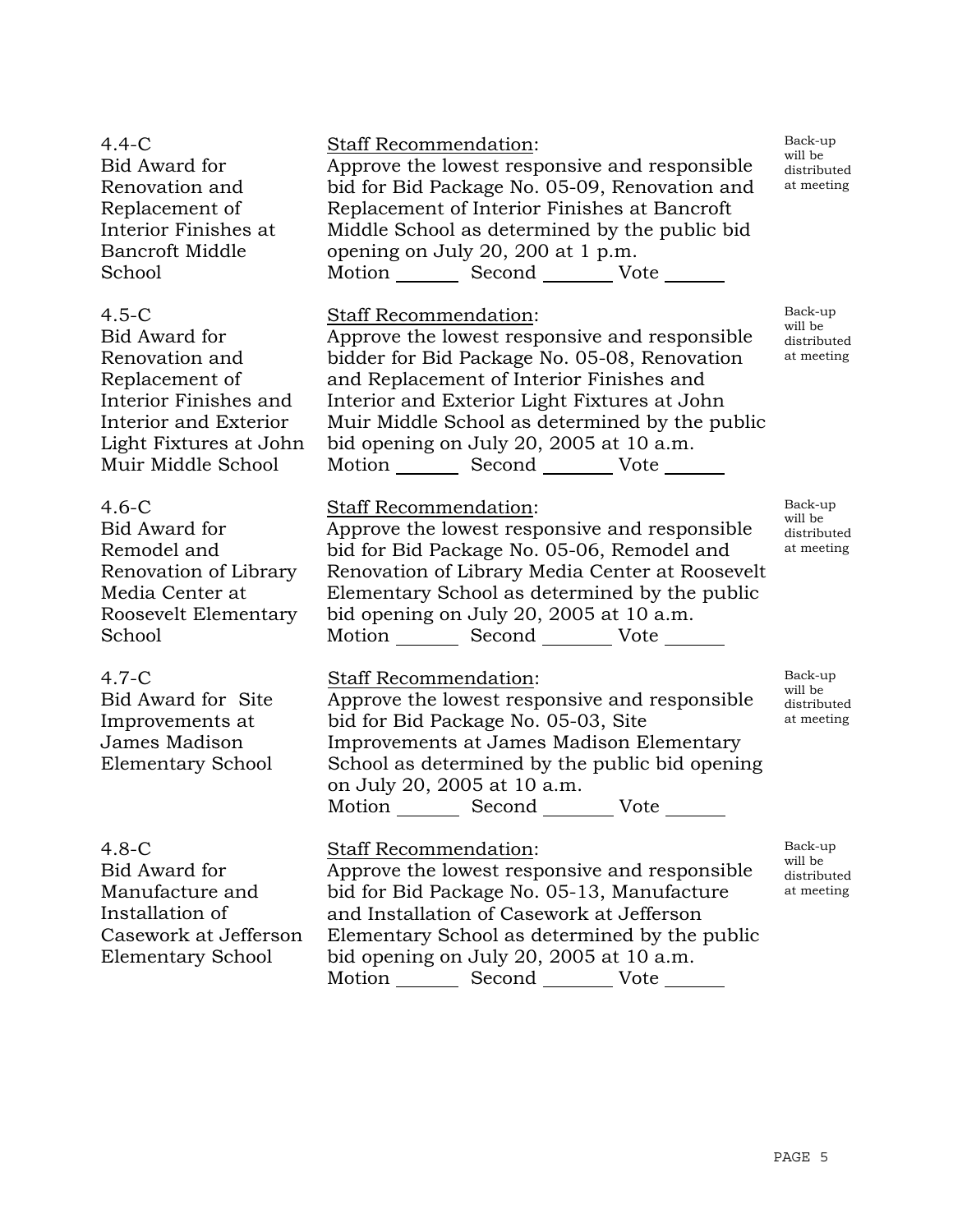| $4.9-C$<br>Change Order #15,<br>Jefferson Elementary<br>School - Increment II                    | <b>Staff Recommendation:</b>                       | Approve Change Order #15 for Fedcon General<br>Contractors, Inc., for the Jefferson Elementary<br>School – Increment II, Bid Package No. 03-01.<br>Motion Second Vote |                                                                                                           |
|--------------------------------------------------------------------------------------------------|----------------------------------------------------|-----------------------------------------------------------------------------------------------------------------------------------------------------------------------|-----------------------------------------------------------------------------------------------------------|
| $4.10 - C$<br>Change Order #01,<br>John Muir Middle<br>School Site<br><b>Improvement Project</b> | <b>Staff Recommendation:</b><br>$05-01.$<br>Motion | Construction Co., for the John Muir Middle<br>Second                                                                                                                  | Approve Change Order #1 for McGuire and Hester<br>School Site Improvement Project, Bid Packet No.<br>Vote |

# **CONFERENCE**

These items are submitted for advance planning and to assist the Board in establishing future agenda items. The Board may, however, take action on the following:

## General Services

| $1.1 - CF$            | <b>Staff Recommendation:</b>                     |
|-----------------------|--------------------------------------------------|
| Revised Board Bylaws  | The Board will discuss and consider adopting the |
| 9100, Organization:   | revisions to Board Bylaws 9100, Organization:    |
| Annual Organizational | Annual Organizational Meeting, as presented.     |
| Meeting               | Motion<br>Second<br>Vote                         |

# **ADDITIONAL SUGGESTIONS AND COMMENTS FROM BOARD MEMBERS**

## **Board of Education Meetings**

- **Regular Meeting August 9, 2005**
- Regular Meeting August 23, 2005
- Regular Meeting September 7, 2005
- Regular Meeting September 20, 2005
- Regular Meeting October 4, 2005
- Regular Meeting October 18, 2005
- Regular Meeting November 1, 2005
- Regular Meeting November 15, 2005
- Regular Meeting December 6, 2005
- Regular Meeting December 13, 2005
- **Regular Meeting January 9, 2006 (Monday)**
- Regular Meeting January 17, 2006
- Regular Meeting February 7, 2006
- **Regular Meeting February 22, 2006 (Wednesday)**